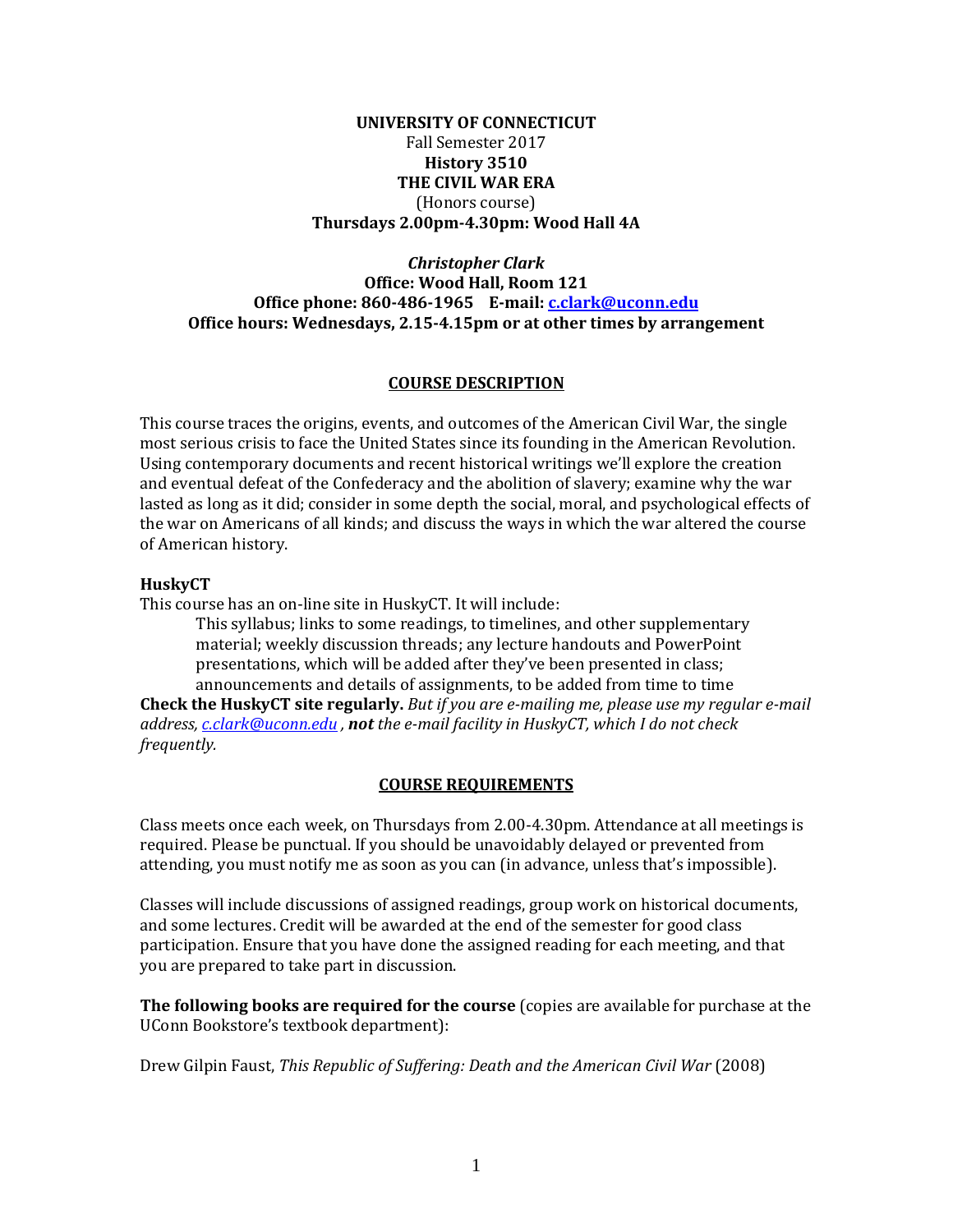Steven Hahn, *A Nation Without Borders: The United States and Its World in an Age of Civil Wars, 1830-1910* (2016)

Stephanie McCurry, *Confederate Reckoning: Power and Politics in the Civil War South* (2010)

James Oakes, *Freedom National: The Destruction of Slavery in the United States, 1861-1865* (2013)

Harry S. Stout, *Upon the Altar of the Nation: A Moral History of the Civil War* (2006)

**Other reading materials are available electronically** in one or other of three ways: (1) via a weblink provided in the syllabus; (2) in the Readings section of the HuskyCT site (indicated by **"H"** in the syllabus); or (3) via the "America: History & Life" database on the UConn Libraries website: go t[o http://rdl.lib.uconn.edu/subjects/1907,](http://rdl.lib.uconn.edu/subjects/1907) click on the "America: History & Life" link, enter author and title information in the search fields, and follow links to the full-text version. Off-campus users will be prompted to log in using their NetID.

Timelines and other general reference information are available at the website of the Gilder Lehrman Institute of American History<https://www.gilderlehrman.org/history-by-era>

# **ASSIGNMENTS**

1. Before each class meeting you must post to the relevant HuskyCT discussion thread a 400-word essay on an aspect of the reading for that week. You are free to choose the topic to discuss and the approach you take to it (for instance, questions you want raised in class discussion, comments on an author's interpretation of an issue, something that puzzles you or, on the other hand, that the reading clarified for you), but the posting must be in essay form with an introduction, an argument, and a conclusion. You must submit this *no later than 9.00 on the morning of the day the class meets*. Timely participation in these discussion threads is a requirement, and will count towards the class participation element of the final course grade. The quality of these posts will influence your grade for class participation, so prepare them carefully and thoughtfully.

2. **Mid-term paper, due in class on October 12**. Write a 5-page paper based on our class readings, discussions, and lectures so far, explaining the reasons the American Civil War began. This must have an introduction, an argument, and a conclusion; it must include appropriate citations and be completed in accordance with the guidelines on proper academic conduct given below.

3. **Final paper, due on December 14**. Write a 10-page paper, based on our class readings, discussions, and lectures, suggesting how the Civil War changed the United States. Again this must have an introduction, an argument, and a conclusion, must include appropriate citations, and be completed in accordance with the guidelines on proper academic conduct.

## **Grading**

There will be no mid-term or final examination. Grades will instead be earned by: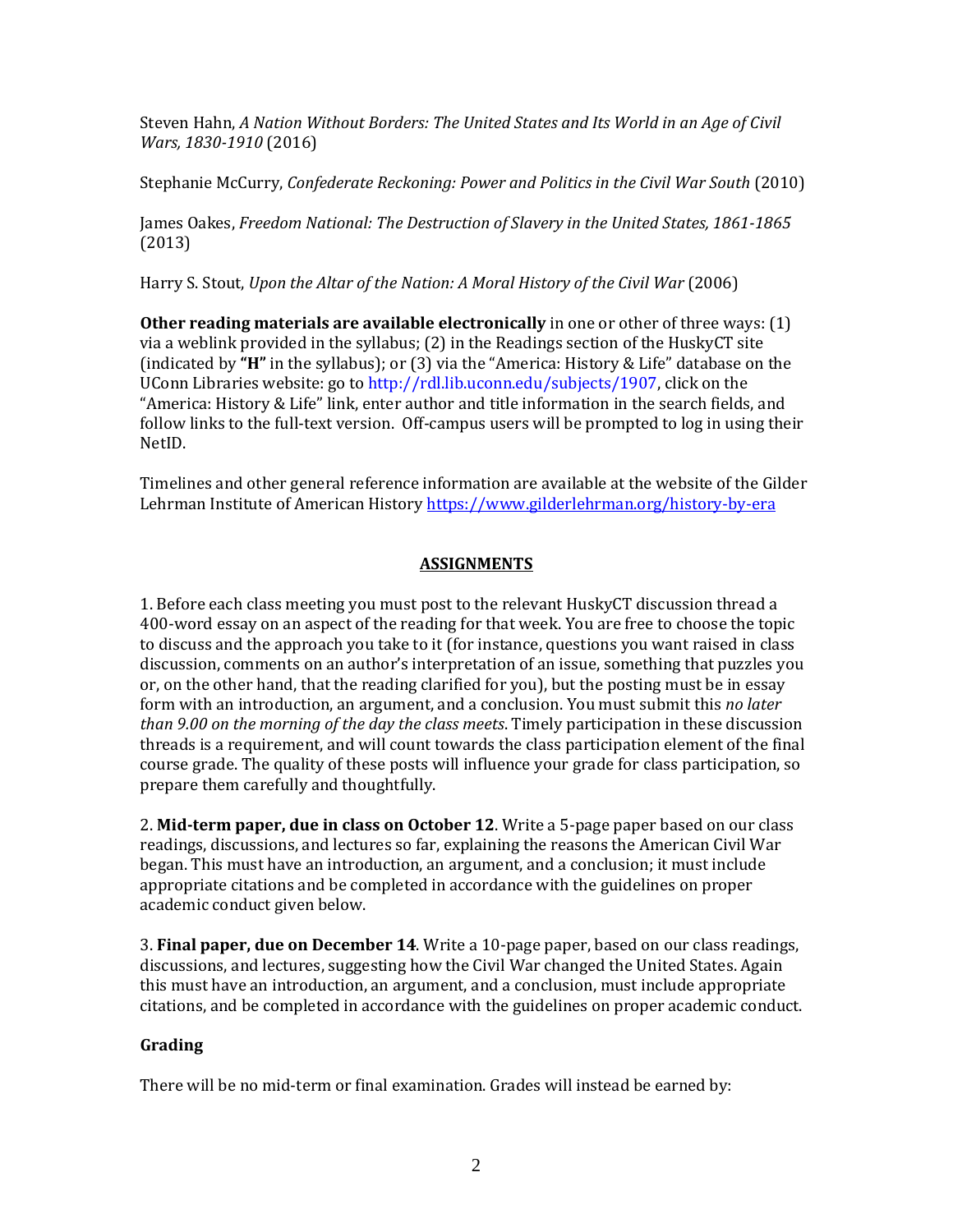*Course participation*: 40% of the final course grade, based on participation in class discussion and the weekly HuskyCT postings *The 5-page paper*: 25% *The 10-page paper:* 35%

Failure to submit any assignment, including any weekly HuskyCT posting, will result in an "F" for that portion of the final course grade.

### **Standards for grading papers**

Participating in class and completing assignments are necessary, but not sufficient, to earn a high grade. Work must also be of good quality.

**"A"** is for work of very high quality, demonstrating an accurate and insightful understanding of the topic, which states and develops a coherent line of argument that is well supported by evidence and attentive to historical context, and that is well written and free of major spelling or grammatical errors;

**"B"** is for good-quality work that demonstrates an accurate understanding of the topic, develops a clearly identifiable line of argument, adequately supported by evidence and grasp of historical context, and is organized into coherent paragraphs and complete sentences with few errors of spelling or grammar;

**"C"** is for mediocre work that fulfills the requirements of the assignment, but is superficial or simplistic, shows incomplete understanding of the topic or of the historical context, or is poorly written or poorly organized;

**"D"** is for poor-quality work that falls short of fulfilling the requirements of the assignment because it lacks understanding, fails to attempt to make an argument, or is badly written or organized;

**"F"** is for work that demonstrates ignorance of the topic, or that is in any way plagiarized.

## **A warning about cheating and plagiarism**

Academic misconduct is a violation of the University of Connecticut's Student Code and will not be tolerated. Misconduct includes copying or sharing answers in written work, unless this is explicitly permitted; plagiarism; having someone else do your work, or taking credit for work to which you have not contributed.

Penalties range from an F for an individual piece of work to an F for the course according to the seriousness of any offense.

**Plagiarism in written work consists of presenting someone else's words as if they were your own**. I check submitted work to ensure that this has not happened. Here are some general suggestions for avoiding plagiarism. Please read and follow them all:

When you are writing a paper you may not copy any passage from a book, article, website, or any other person's writing without indicating that you are doing so.

Direct quotations must be in quote marks, and citations to the sources for all passages must be provided.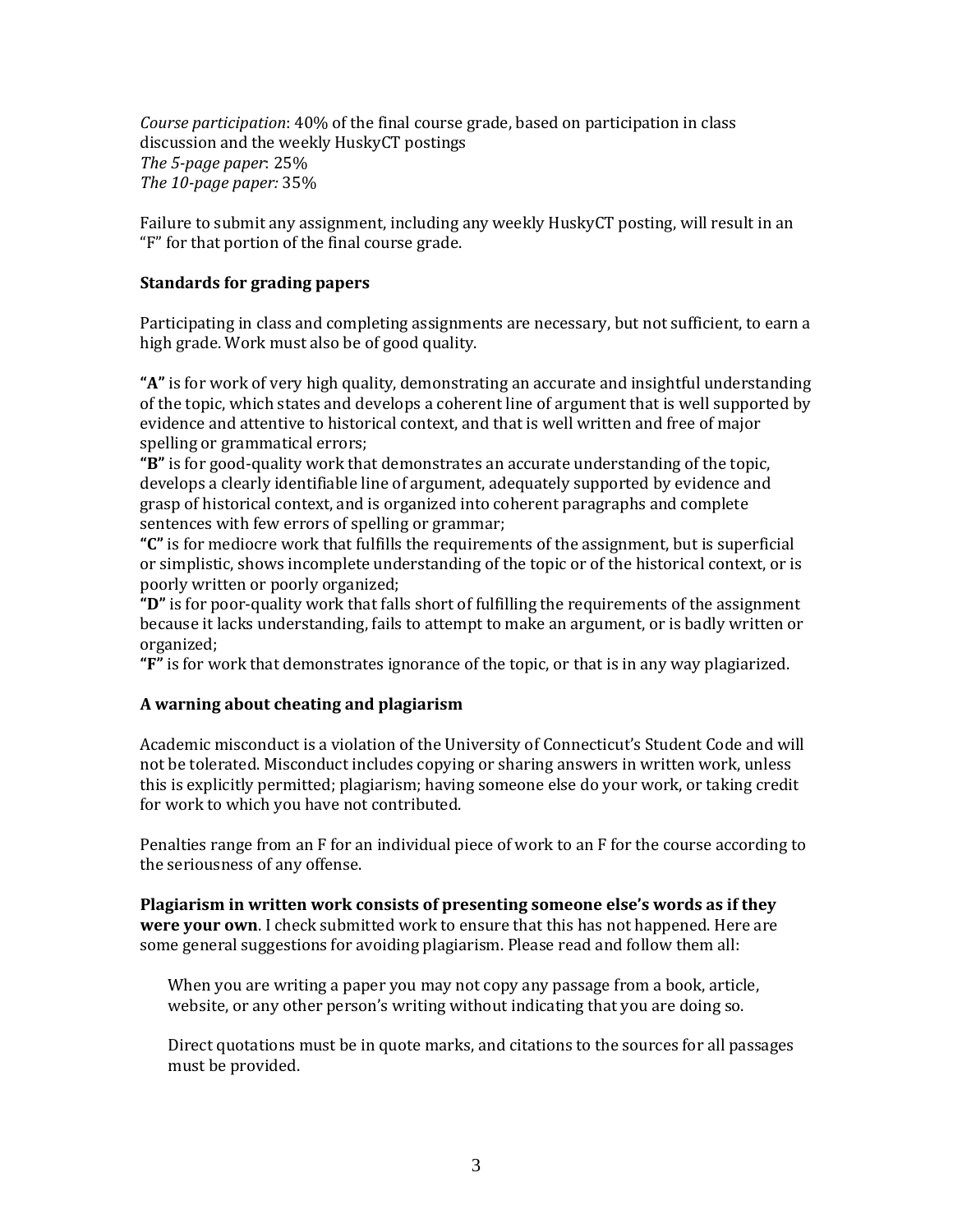Cutting and pasting passages (from any source), paraphrasing them (by adding or cutting out words), or altering words to disguise the origin, is as unacceptable as direct copying without attribution, and will be treated similarly.

**Your aim when writing should be to express as much as possible of what you want to say in your own words**. Quotations should usually be brief, and used mostly as evidence to illustrate or demonstrate what you intend to argue.

You can avoid plagiarism by taking care when you make notes to indicate the sources you are using, and to place in quote marks any passages you copy directly into your notes.

When you use your notes to help compose what you are writing, do not copy directly from them, but find fresh ways of expressing what you are trying to say.

Do not draft a paper by cutting and pasting copied passages into it, even if you intend to delete these or place them in quotation marks and provide citations. In your hurry to finish the paper you might omit to remove or edit these passages.

#### **Guidance about avoiding plagiarism and citing sources can be found at [www.plagiarism.org,](http://www.plagiarism.org/) which I strongly encourage you to consult.**

You should also read and be familiar with UConn's statements and advice on academic integrity, accessible via the links a[t http://community.uconn.edu](http://community.uconn.edu/).

If you have any doubts or questions about how you should proceed, ask me. I'll be happy to help.

## **SCHEDULE OF CLASS MEETINGS**

## **Aug 31 Introduction to the course: Why does the Civil War matter?**

Abraham Lincoln, Address at the Dedication of the Soldiers' National Cemetery, Gettysburg, PA., Nov. 19, 1863 **H**

## **Sep 7 Slavery and Territory: the background to sectional division**

Hahn 12-77, 115-52 Oakes ix-xxiv, 1-48

John C. Calhoun, Speech in the U.S. Senate, Feb 6, 1837 ("Positive Good" speech) excerpts <http://teachingamericanhistory.org/library/document/slavery-a-positive-good/> Angelina Grimké, Speech at Pennsylvania Hall, Philadelphia, May 17, 1838 <http://www.pbs.org/wgbh/aia/part4/4h2939t.html> William Lloyd Garrison, "The American Union," *The Liberator* Jan 10, 1845 <http://fair-use.org/the-liberator/1845/01/10/the-american-union> Platform of the Free Soil Party, 1848 <http://www.angelfire.com/indie/ourcampaigns/1848.html> Frederick Douglass, "The Meaning of July 4<sup>th</sup> for the Negro," Speech at Rochester, NY, July 5, 1852<http://www.pbs.org/wgbh/aia/part4/4h2927t.html>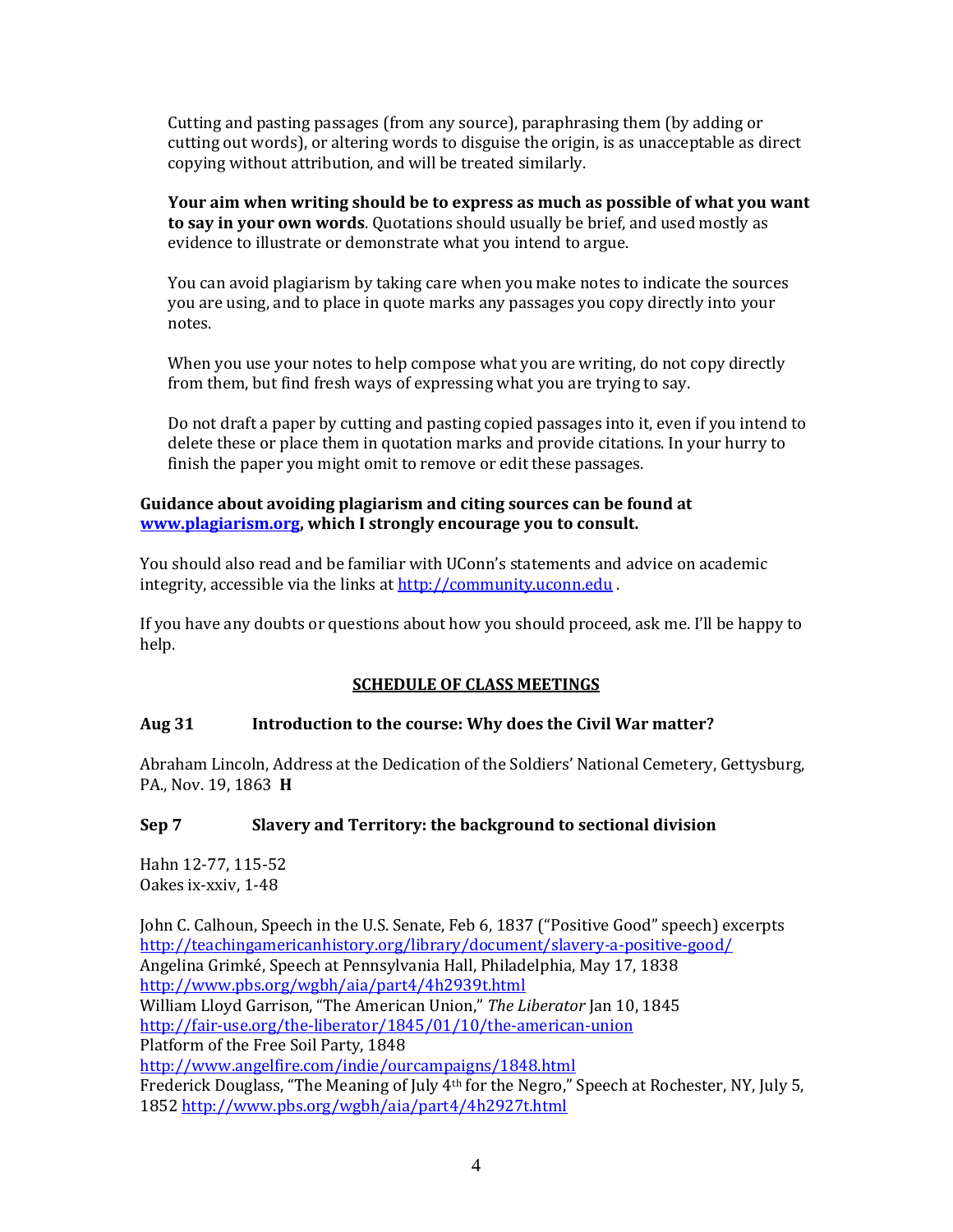### **Sep 14 Political crises of the 1850s**

Hahn 154-91 McCurry 1-37 Stout 1-25

James H. Hammond, Speech in the U.S. Senate, Mar 4, 1858 ("Cotton is King" speech) <http://teachingamericanhistory.org/library/document/cotton-is-king/> Abraham Lincoln, Speech at Springfield, IL, June 16, 1858 ("House Divided" speech) <http://www.abrahamlincolnonline.org/lincoln/speeches/house.htm> Stephen A. Douglas, Speech at Chicago, July 9, 1858 <http://teachingamericanhistory.org/library/document/homecoming-speech-at-chicago/> William H. Seward, Speech at Rochester, NY, Oct 25, 1858 ("Irrepressible Conflict" speech) <http://www.bartleby.com/268/9/16.html>

### **Sep 21 Secession**

Hahn 193-230 McCurry 38-84 Oakes 49-83

Abraham Lincoln, Address at Cooper Union, New York, Feb 27, 1860 at <http://www.abrahamlincolnonline.org/lincoln/speeches/cooper.htm> Declarations of Cause of Seceding States, 1860-61 at <http://www.civilwar.org/education/history/primarysources/declarationofcauses.html> (read South Carolina's and at least one other) Crittenden Compromise resolutions, Dec. 18, 1860 at [http://avalon.law.yale.edu/19th\\_century/critten.asp](http://avalon.law.yale.edu/19th_century/critten.asp) Letter of Jefferson Davis to Abraham Lincoln, Feb. 27, 1861, at [http://avalon.law.yale.edu/19th\\_century/csa\\_l022761.asp](http://avalon.law.yale.edu/19th_century/csa_l022761.asp) Department of State Memorandum, March 15, 1861, at [http://avalon.law.yale.edu/19th\\_century/csa\\_m031561a.asp](http://avalon.law.yale.edu/19th_century/csa_m031561a.asp) Abraham Lincoln, First Inaugural Address, Mar 4, 1861 at [http://avalon.law.yale.edu/19th\\_century/lincoln1.asp](http://avalon.law.yale.edu/19th_century/lincoln1.asp) Alexander H. Stephens, Speech at Savannah, Ga., March 21, 1861 ("Corner-stone Speech") at [http://web.archive.org/web/20130822142313/http://teachingamericanhistory.org/librar](http://web.archive.org/web/20130822142313/http:/teachingamericanhistory.org/library/document/cornerstone-speech/) [y/document/cornerstone-speech/](http://web.archive.org/web/20130822142313/http:/teachingamericanhistory.org/library/document/cornerstone-speech/)

#### **Sep 28 War Begins**

Faust 3-60 Stout xi-xxii, 26-124

Confederate States of America: Proclamation of April 17, 1861, at [http://avalon.law.yale.edu/19th\\_century/csa\\_p041761.asp](http://avalon.law.yale.edu/19th_century/csa_p041761.asp) "For What Are We Contending?" *Charleston Mercury*, April 20, 1861 **H**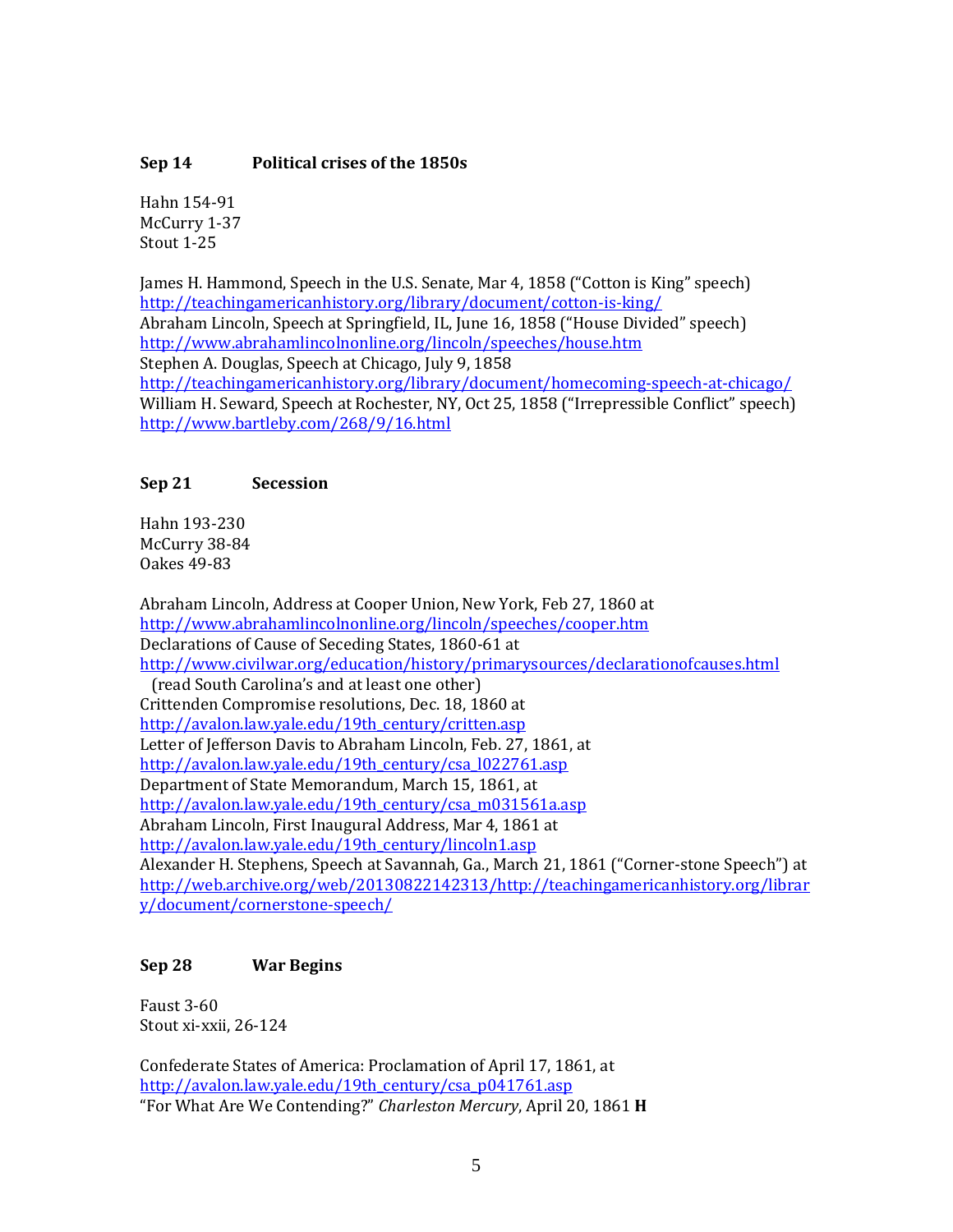Abraham Lincoln, Message to a Special Session of Congress, July 4, 1861, at <http://www.presidency.ucsb.edu/ws/?pid=69802> Horace Bushnell, *Reverses Needed*, July 28, 1861, pp. 5-9, at [https://ia800304.us.archive.org/2/items/reversesneeded00bush/reversesneeded00bush\\_](https://ia800304.us.archive.org/2/items/reversesneeded00bush/reversesneeded00bush_bw.pdf) [bw.pdf](https://ia800304.us.archive.org/2/items/reversesneeded00bush/reversesneeded00bush_bw.pdf)

# **Oct 5 NO MEETING**

# **Oct 12 Slavery and War**

## *\*\*Mid-term 5-page papers are due at this meeting\*\**

Hahn 248-56 McCurry 218-62 Oakes 84-191 Barbara Jeanne Fields, *Slavery and Freedom on the Middle Ground: Maryland During the Nineteenth Century* (1985), 90-130 **H** Frederick Douglass, "How to End the War," *Douglass's Monthly* (May 1861), <http://rbscp.lib.rochester.edu/4373> Freedmen and Southern Society Project: Documents from 1861 and 1862 **H**

# **Oct 19 War and society**

Faust 61-136 McCurry 85-217 Oakes 193-300 Thavolia Glymph, *Out of the House of Bondage: The Transformation of the Plantation Household* (2008), 97-136 **H**

# **Oct 26 Emancipation**

Oakes 301-92 Stout 127-219

Abraham Lincoln, Address on Colonization, Aug 14, 1862 <http://quod.lib.umich.edu/l/lincoln/lincoln5/1:812?rgn=div1;view=fulltext> Abraham Lincoln, Preliminary Emancipation Proclamation, Sep 22, 1862 [http://www.archives.gov/exhibits/american\\_originals\\_iv/sections/preliminary\\_emancipati](http://www.archives.gov/exhibits/american_originals_iv/sections/preliminary_emancipation_proclamation.html) on proclamation.html# (click on links to reach transcript) Abraham Lincoln, Emancipation Proclamation, Jan 1, 1863 [https://www.archives.gov/exhibits/featured\\_documents/emancipation\\_proclamation/tran](https://www.archives.gov/exhibits/featured_documents/emancipation_proclamation/transcript.html) [script.html](https://www.archives.gov/exhibits/featured_documents/emancipation_proclamation/transcript.html) Abraham Lincoln to James C. Conkling, Aug 26, 1863 <http://www.abrahamlincolnonline.org/lincoln/speeches/conkling.htm>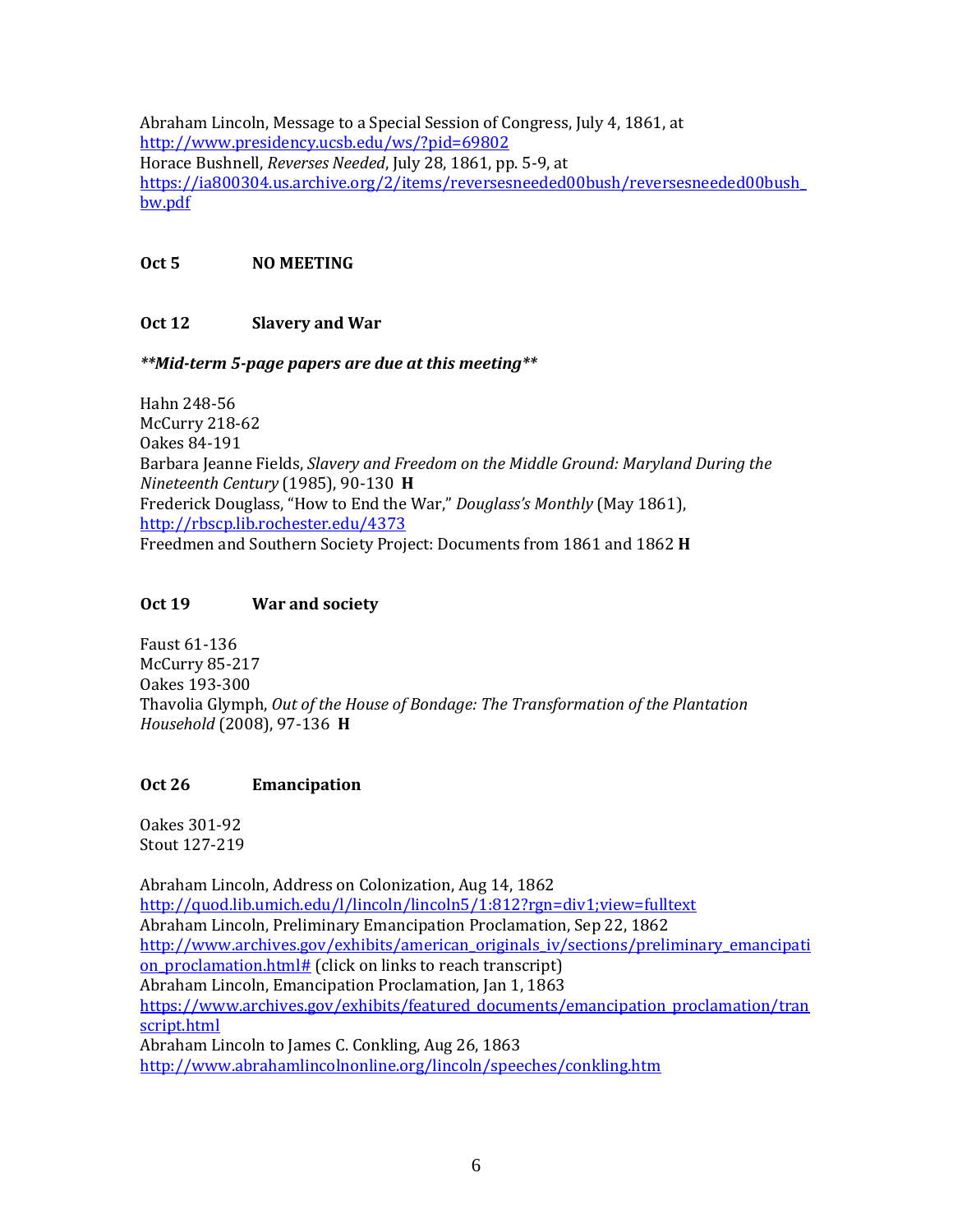### **Nov 2 Fluctuating fortunes**

Faust 137-210 Hahn 256-69 Oakes 393-429 Stout 223-320

Frederick Douglass, "The Mission of the War," Speech to Women's Loyal League, Jan 1864 <http://www.blackpast.org/1864-frederick-douglass-mission-war> Documents in Newberry Library Digital Collection, "Treason or Loyal Opposition? Copperheads and Dissent During the Civil War" <http://dcc.newberry.org/collections/copperheads-and-dissent-during-the-civil-war> Chicago [Democratic] and Baltimore [Republican] Platforms for the 1864 election [http://www.digitalhistory.uh.edu/disp\\_textbook.cfm?smtID=3&psid=432](http://www.digitalhistory.uh.edu/disp_textbook.cfm?smtID=3&psid=432) Abraham Lincoln, "Blind Memorandum," Aug 23, 1864 <http://blogs.loc.gov/loc/files/2014/08/Blind-memo-recto-al0204.jpg>

### **Nov 9 Total War**

Hahn 271-91 McCurry 263-309 Stout 321-422

Dolly Sumner Lunt, Journal, Nov-Dec 1864, pp. 13-45, at <http://docsouth.unc.edu/fpn/burge/lunt.html> Freedmen and Southern Society Project, 1863-64 Documents **H** J. David Hacker, "A Census-Based Count of the Civil War Dead," *Civil War History* 57 (Dec 2011): 307-348

## **Nov 16 The Fall of Slavery and the Confederacy**

Hahn 291-302 McCurry 310-61 Oakes 430-88 Stout 425-61

Thirteenth Amendment to the U.S. Constitution, at <https://www.ourdocuments.gov/doc.php?flash=false&doc=40&page=transcript> <https://memory.loc.gov/cgibin/ampage?collId=llsl&fileName=013/llsl013.db&recNum=596> Jefferson Davis, Speech at the African Church, Richmond VA, Feb 6, 1865 <https://jeffersondavis.rice.edu/Content.aspx?id=102> Abraham Lincoln, Second Inaugural Address, March 4, 1865 <http://www.loc.gov/teachers/newsevents/events/lincoln/pdf/avalonInaug2.pdf>

## **Nov 23 Thanksgiving Break: NO MEETING**